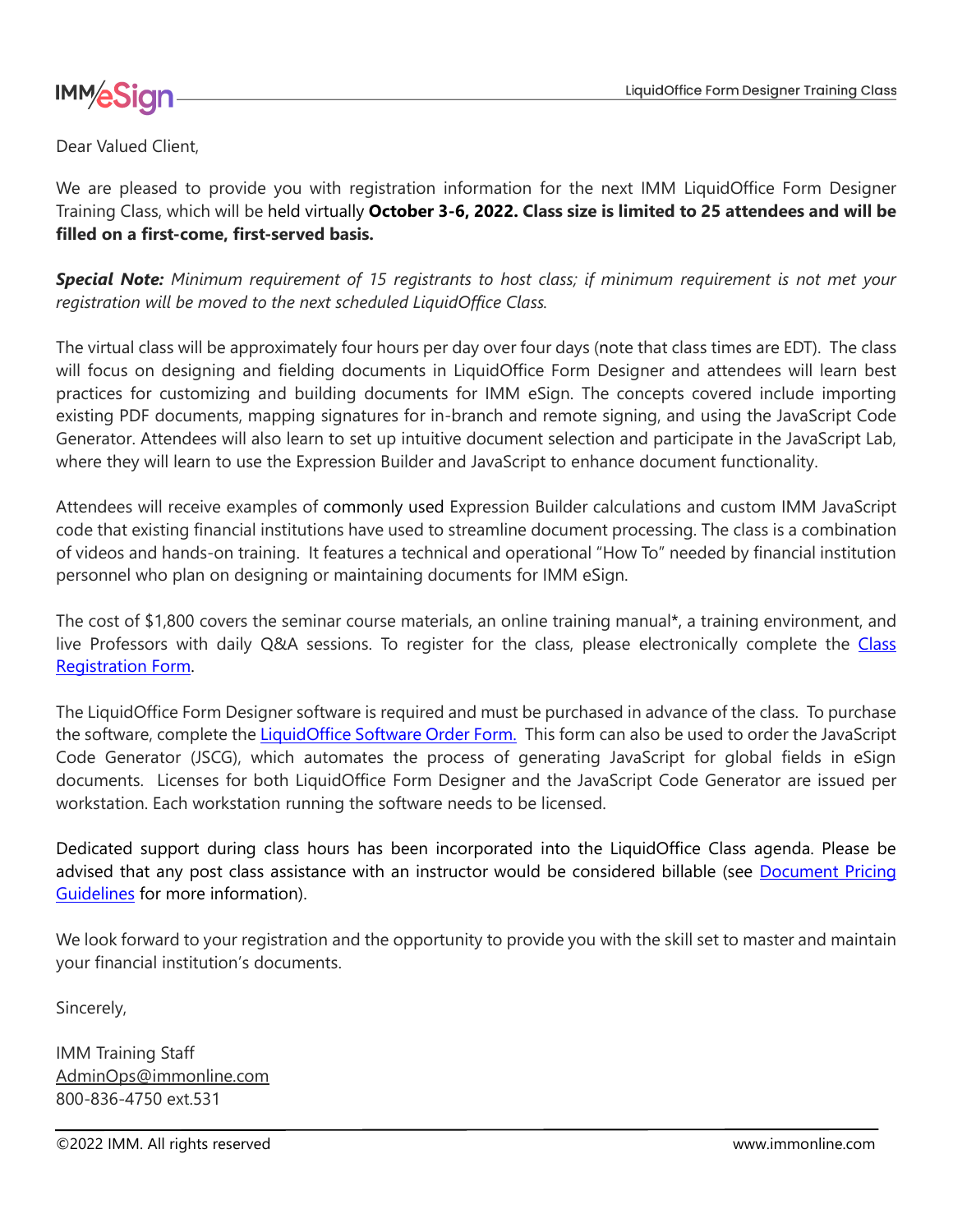

### **Class Agenda\*\***

| <u>Day 1 - 10/3/22</u><br>12:45 pm  | Log into Webex Event using credentials provided                                                                                                                                                      |
|-------------------------------------|------------------------------------------------------------------------------------------------------------------------------------------------------------------------------------------------------|
| 1:00 pm $-$ 1:15 pm                 | <b>Welcome and Introduction</b>                                                                                                                                                                      |
| 1:15 pm $-$ 2:00 pm                 | <b>Presentation:</b> Overview of eSign and Best Practices                                                                                                                                            |
| $2:00 \text{ pm} - 2:15 \text{ pm}$ | <b>Break</b>                                                                                                                                                                                         |
| $2:15$ pm $-3:00$ pm                | <b>Live Q&amp;A</b> : Lesson $1 - 4$ and Lesson 6 Training Videos<br><b>Systems Accessibility Check:</b><br>• Forms Designer Toolkit downloaded<br>LO and JSCG installed and functional<br>$\bullet$ |
| 3:00 pm $-$ 4:00 pm                 | <b>Presentation:</b> Lesson 5: Guidelines for Creating eSign Documents                                                                                                                               |
| 4:00 pm $-$ 4:15 pm                 | <b>Break</b>                                                                                                                                                                                         |
| 4:15 pm $-$ 5:00 pm                 | <b>Presentation:</b> Lesson 5: Guidelines for Creating eSign Documents                                                                                                                               |

<u> 1980 - Johann Barn, mars an t-Amerikaansk politiker (</u>

| Day 2 - 10/4/22<br>12:45 pm         | Log into Webex Event using credentials provided                                                      |
|-------------------------------------|------------------------------------------------------------------------------------------------------|
| 1:00 pm $-$ 2:45 pm                 | <b>Presentation:</b> Lesson 5: Guidelines for Creating eSign Documents (Continued from<br>Day $1$ )  |
| $2:45$ pm $-3:00$ pm                | <b>Break</b>                                                                                         |
| $3:00 \text{ pm} - 4:45 \text{ pm}$ | <b>Presentation and Hands-On Exercise - Lesson 6: Uploading and Processing</b><br>Documents in eSign |
| 4:45 pm $-$ 5:00 pm                 | Quiz 1                                                                                               |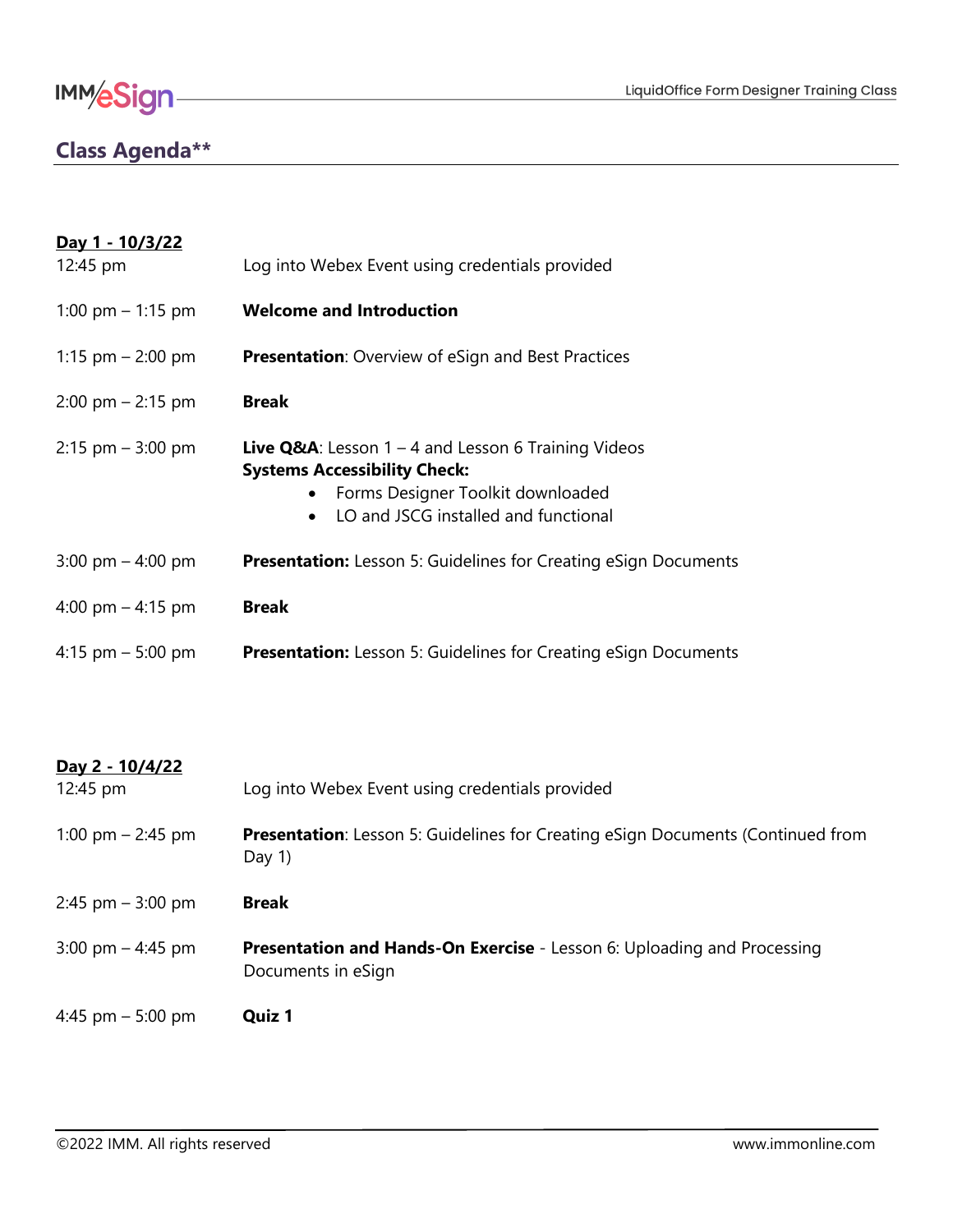

#### **Day 3 - 10/5/22**

| 12:45 pm                            | Log in using credentials provided                                     |
|-------------------------------------|-----------------------------------------------------------------------|
| 1:00 pm $-$ 2:30 pm                 | <b>Presentation and Hands-on Exercises</b> - Lesson 7: JavaScript Lab |
| $2:30 \text{ pm} - 2:45 \text{ pm}$ | <b>Break</b>                                                          |
| $2:45$ pm $-5:00$ pm                | Presentation and Hands-on Exercises - Lesson 7: JavaScript Lab        |

#### **Day 4 - 10/6/22**

| 12:45 pm                            | Log in using credentials provided                                     |
|-------------------------------------|-----------------------------------------------------------------------|
| 1:00 pm $-$ 2:30 pm                 | Presentation and Hands-on Exercises - Lesson 7: JavaScript Lab        |
| $2:30 \text{ pm} - 2:45 \text{ pm}$ | <b>Break</b>                                                          |
| 2:45 pm $-$ 4:30 pm                 | <b>Presentation and Hands-on Exercises</b> - Lesson 7: JavaScript Lab |
| 4:30 pm $-$ 5:00 pm                 | <b>Quiz 2 &amp; Class Closing</b>                                     |

*\*\*Note, the information above is preliminary and may change closer to the date.*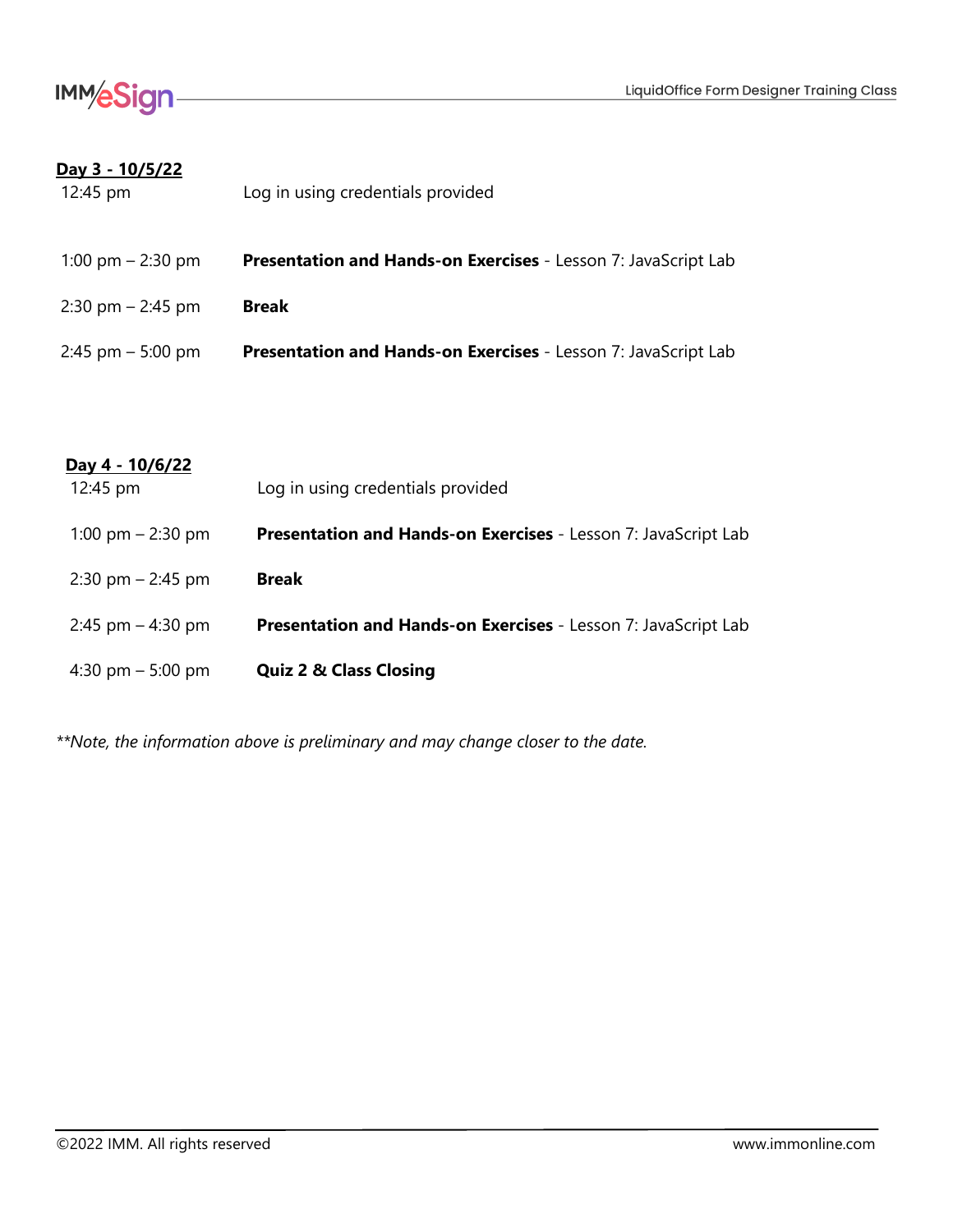## **IMM/eSign**

#### **\*\*\*JavaScript Lab Overview**

#### *This class will NOT teach you how to write Acrobat® JavaScript code!*

The JavaScript lab will focus on how to use the LiquidOffice Form Designer Expression Builder and interpret the base code generated by the IMM JavaScript Code Generator. We will also provide some examples of common Expression Builder examples and JavaScript functions that are not part of the base code and show attendees how to modify this code as it pertains to specific documents. The lab will also be used as an open forum for questions about the document conversion process. Listed below are examples of what will be covered in the "Lab."

#### **Intuitive Document Selection:**

How to create "Criteria" that will add or remove documents from a document set based on a set of defined triggers. Examples:

- If there is a Guarantor on a loan, add the "Guaranty Agreement."
- If the loan is denied, then add the "Adverse Action."

#### **Expression Builder Examples:**

The LiquidOffice Form Designer Expression Builder is used to perform simple arithmetic or text calculations. Examples:

- How to Add/Subtract/Divide/Multiply fields
- How to concatenate City, State, and Zip into one entry field

The following information will be provided to you as you get closer to attending the virtual class. Please review the information carefully and let me know if you have any questions.

#### **Calendar Invites:**

Four (4) calendar invites will be sent via email to block the class hours on your calendar; it will contain the day's agenda, web-ex links along with the access code.

#### **Pre-Requisite Video Assignment: Very Important!**

You will be receiving an email containing six (6) required pre-requisite videos, which provide attendees with the very basics of LiquidOffice. The hands-on exercises included will help you acquire the design skills that we will build upon in our live instruction. In particular, the exercise "Create the Membership Application" is crucial to ensuring that you arrive on Day 1 with the required skills and be prepared with questions that will allow you to take full advantage of the live instruction. Day 1 will start where the videos leave off!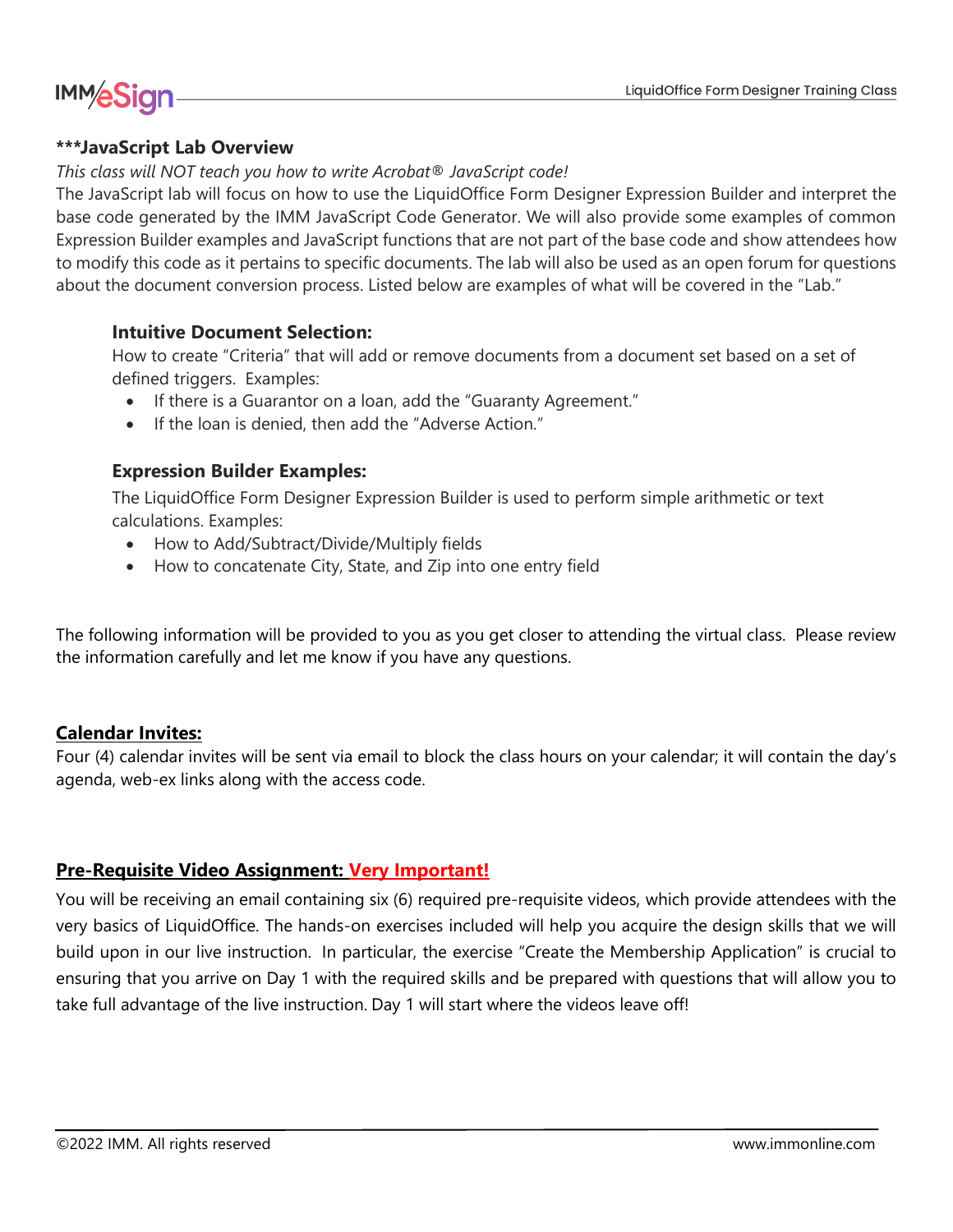# **IMM/eSign**

#### **\*LiquidOffice Form Designer Manual Program (Annual Subscription)**

The LiquidOffice Form Designer Training Manual is a proprietary document, created and copyrighted by IMM to teach the basics of LiquidOffice eSign form design. It provides critical information that impacts the eSign solution.

The manual is continuously updated to provide the latest information and offers:

- General information about supported objects in LiquidOffice
- Step-by-step instructions for basic document design
- Best practices for creating/maintaining eSign documents
- Interactive learning exercises and with example XFMs/PDFs
- Information about the features of the latest version of eSign and their impact on eSign documents
- Information about using older supported versions of eSign
- Guidelines for updating/maintaining Descriptions.txt
- Instructions for using JSCG and accompanying exercises
- Instructions for writing criteria and widely used examples
- JavaScript training for adding data-aware signatures to documents and manually editing the JavaScript code, along with XFM/PDF examples
- Information on field locking/unlocking for Remote or In-Person Signing

IMM highly encourages a financial institution to subscribe to the LiquidOffice Form Designer Manual Program. In doing so, they will have access to the latest information about eSign and document design practices, which will save the financial institution time and ensure resources are being utilized efficiently during the eSign implementation. The financial institution can also use the manual for internal cross-training of other employees.

The manual also includes document design guidance, explains how documents can be mapped for eSign using the field data dictionary, and provides information on various features of eSign. Without access to the information in the manual, the financial institution may have to rely on eSign Document Professional Services, which is an additional charge based on the time spent with one of the IMM's experienced designers.

The annual subscription will entitle you to receive updates to the training manual three (3) times per year (February, May, and October) and minor updates throughout the year. The annual subscription fee of \$125 is billed every October for the upcoming calendar year. You may choose to subscribe at any time, and the annual fee will be pro-rated accordingly. To enroll in the LiquidOffice Manual Program annual subscription plan, please use the [LiquidOffice Form Designer Training Manual Program Enrollment Form.](https://www.immonline.com/resource-center/liquidoffice-training-manual-program/)